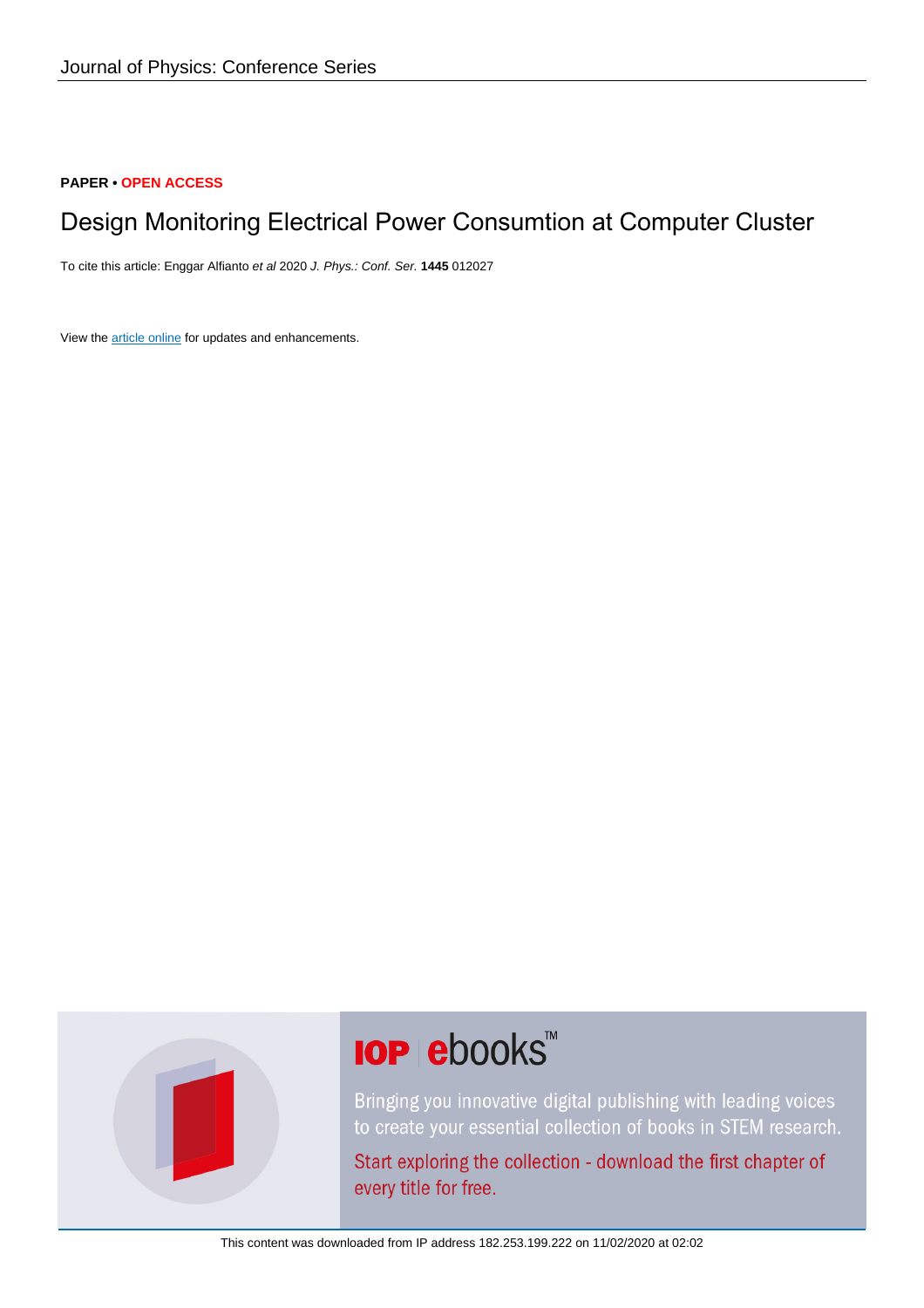## **Design Monitoring Electrical Power Consumtion at Computer Cluster**

**Enggar Alfianto(1), Siti Agustini(1) , Syahri Muharom(2) , Febdian Rusydi(3) , Ira Puspitasari(4)**

<sup>1</sup>Department of Computer System, Institut Teknologi Adhi Tama Surabaya, Jl. Arief Rachman Hakim No 100, Surabaya, Indonesia

<sup>2</sup>Electrical Engineering Department, Institut Teknologi Adhi Tama Surabaya Jl. Arief Rachman Hakim No 100, Surabaya, Indonesia

<sup>3</sup>Theoretical Physics Research Group, Dep. of Physics, Fac. of Science and Technology, Airlangga University, Jl. Mulyorejo, Surabaya, Indonesia 60115

<sup>4</sup>Dep. of the information system, Fac. of Science and Technology, Airlangga University, Jl. Mulyorejo, Surabaya, Indonesia 60115

Email: Enggar@itats.ac.id

**Abstract** Electricity is one of the basic needs in the era of technological development, where all equipment must use electricity to operate such as computer, so that it requires a system that can monitor power consumption at computer cluster. To monitoring power consumption using WCS1800 to current sensor and microcontroller Atmega32 to data sensor process, and serial communication to send data to display at personal computer. From test system having two result, first is power consumption at computer cluster starting, where current value range is 0 to 38A with power consumption is 0 to 8360 watt. And second is power consumtion at computer cluster execution progran, current value is 27 to 40 A, with power consumption 5940 to 8800 watt. From this system has been design, the power consumption at computer cluster can be monitored and known value of energy consumption.

#### **1. Introduction**

Electricity is one of the basic needs in the era of technological development, where all equipment must use electricity to operate such as mobile phones, computers and others. Electrical power is energy value which is absorbed or produced a circuit, energy sources such as electricity will produce electrical power, while the load connected, the system will absorb the electricity. Electrical power is the level of energy consumption in an electric circuit, and the higher watt value will be effect to the grather of power consumed. While electric power is the amount of electrical energy consumtion used every second. And to calculation current, power and voltage using.[1]

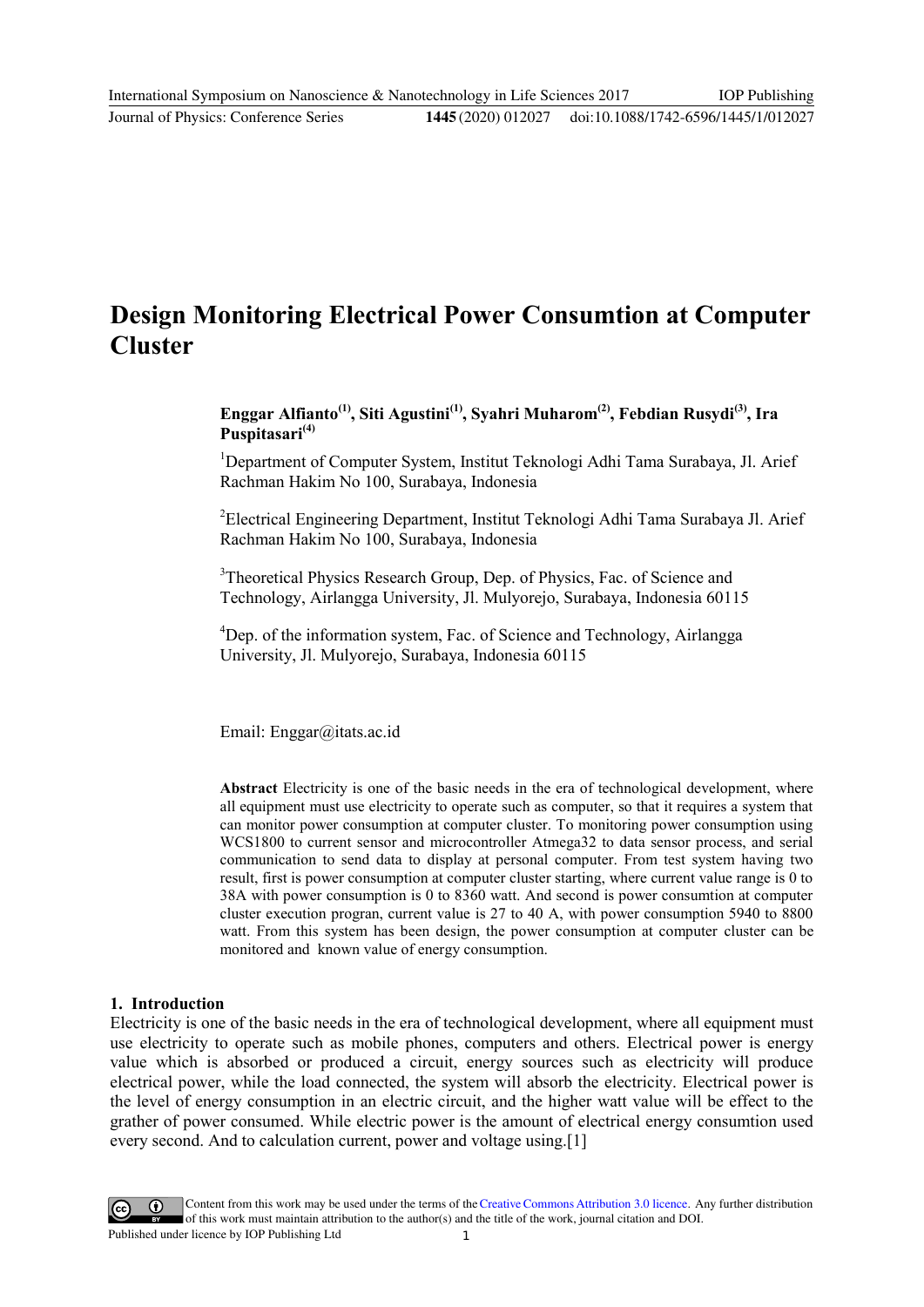IOP Publishing

| $P = V x I                 2$ |  |
|-------------------------------|--|
|                               |  |

Where:

I = Current (Ampere)<br>P = Power (Watt) P = Power (Watt)<br>V = Voltage (Volt  $=$  Voltage (Volt)

High performance computing (HPC) is a PC group that are strung together using local area network (LAN) with high-speed to getting better computer performance. The purpose of making HPC is for user to using multiple processor at once when computer is working, in this way computer performance becomes faster because it can working in parallel[2]. Computers-clusters are very closely related to parallel performance that uses multiple processors at once. Cluster performance improvements compared to the number of processors added by Gene Amdahl in 1967[3].

$$
S_{laten}(s) \frac{1}{(1-p) + \frac{p}{s}} \dots \dots \dots \dots \dots \dots \dots \dots \dots \dots \dots \dots (4)
$$

Where SLaten is the addition of speed theoretically, while laten is addition speed at the time execution, and p is the percentage of execution time. The law provides that the number of additions to the processor is not linearly proportional to the increase in speed produced[4]. Excessive processor addition results in the high cost of computational processes[5]. So that efficiency is obtained, for some processes it should be calculated how many of the most efficient processors that can be used[6].

The Winson WCS1800 current sensor provides economical and precise solution for both DC and AC current sensing in industrial, commercial and communications systems. The unique package provides easy implementation without breaking original system and makes current sensing possible. Typical applications include motor control, load detection and management, over-current fault detection and any intelligent power management system.[7]

Microcontroller Atmega32 having flash memory capacity is 32kb (kilobyte), and microcontroller 10-bit CMOS series created by Atmel. In general, the AVR having several class, Attiny, AT-Mega and other. To identify AVR class is the memory, peripheral, function, from architecture and instruction all same AVR series[8]. Many aplication that use microcontroller like robotics[9], sensor instrumentation, temperature control and monitoring system[10].

Electronic equipment such as computers is very important in the world of industry and education, where all processes can be monitored and simulated in computers. The example is parallel computer cluster where the computer is able to process data very quickly, because used of computers in parallel, the consumes a lot of electricity. In this problem, how can the power consumption of cluster computers be known and monitored for power usage. From this, the researcher creates a system that can monitor electrical power consumption on a computer cluster.

#### **2. Design and Method**

Design system from this research having several parameters to getting characteristic and data, and figure 1 is design computer cluster.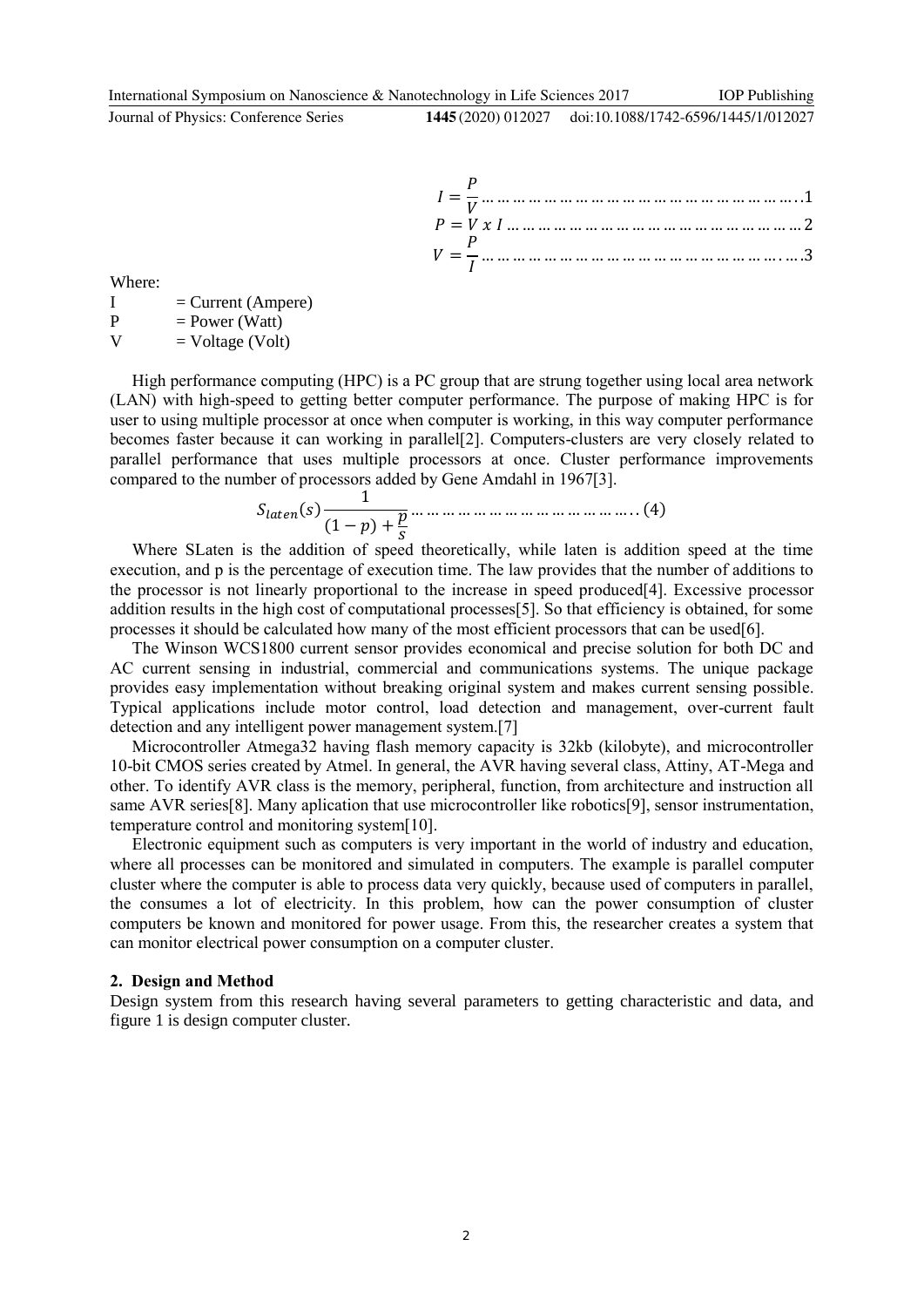International Symposium on Nanoscience & Nanotechnology in Life Sciences 2017 Journal of Physics: Conference Series **1445** (2020) 012027 IOP Publishing doi:10.1088/1742-6596/1445/1/012027



Figure 1. Design computer cluster

Design system to electrical power consumtion at figure 2, the system has several components, including transformator AC to DC having fungtion to convert the AC voltage to DC voltage, minimum system Atmega32 as processor, current sensor WCS1800, Liquid crystal Display (LCD), Serial Communication to send data from system to display at personal computer (PC).



Figure 2. Design system

To optimally system of electrical power consumtion at computer cluster, the researcher makes a block system. And at the figure 3 is diagram block system of electrical power consumtion at computer cluster.



#### Figure 3. Diagram Block System

Diagram block system at figure 3, can giving information how to electrical power monitoring. Transformator AC to DC will convert AC voltage 220 to DC voltage 12, and the main system of minimum system Atmega32 will be active. Current sensor WCS1800 will capture the current from AC 220 to load computer cluster, sensor sending data information to main system Atmega32. Data will be process at main system, and the data will sending to LCD 16x2 to display current value, and serial communication to display graph at personal computer. And at figure 4 is flowchart from system of electrical power consumtion at computer cluster.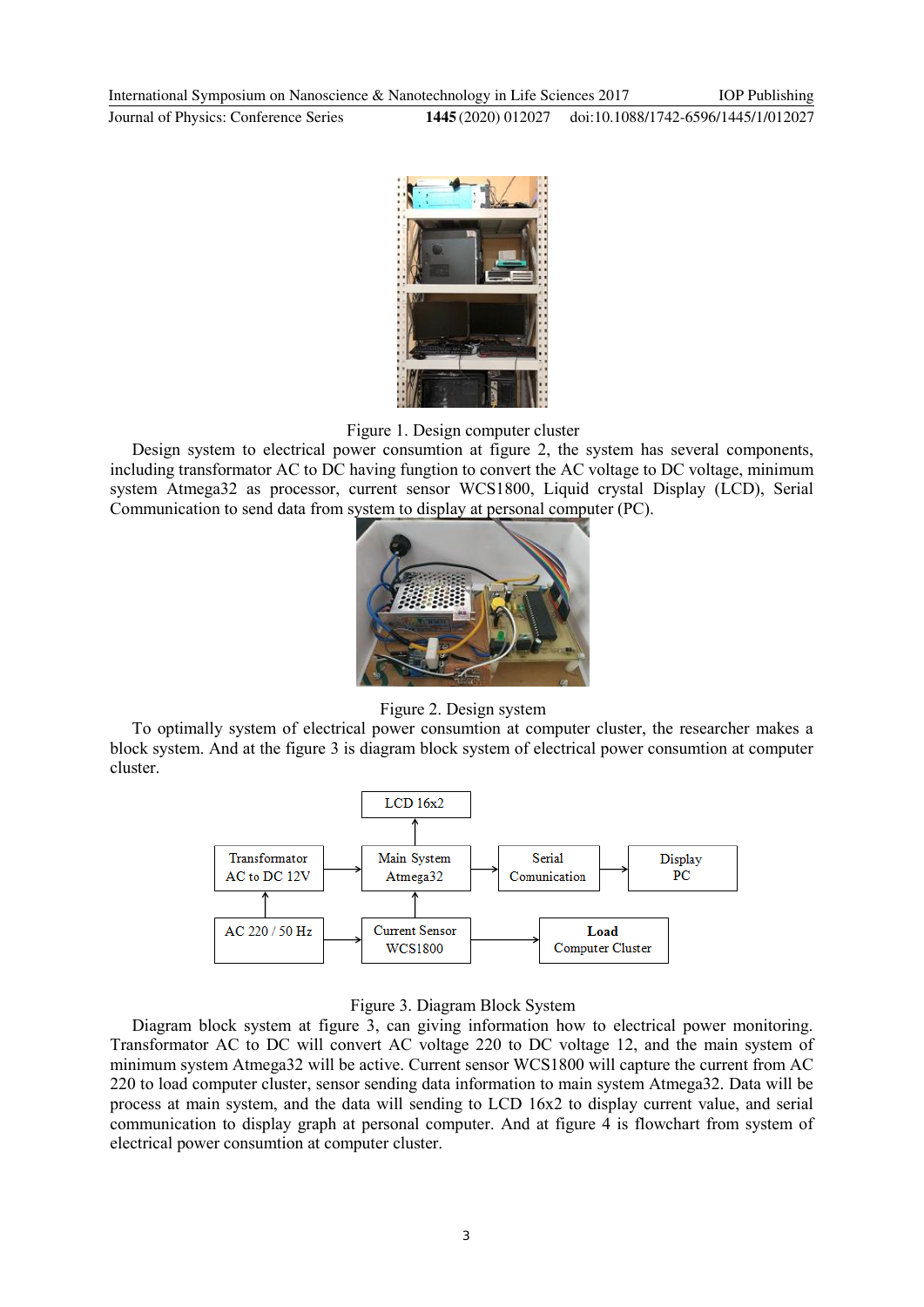

Figure 4. Flowchart System

From flowchart a figure 4, the current sensor getting value of current from cable AC 220 V to load computer cluster. Data will send to main system Atmega32, and data will process to getting electrical power value, main system will convert data from current to be power consumption. Data will display at LCD 16x2, and the data will send to serial communication to monitoring value of power consumption.

#### **3. Result and Discussion**

From this reseach having several result to optimally electrical power comsumption monitoring at computer cluster. First is WCS1800 sensor testing, from it to find out the current consumption, and find out difference batween calculation and measurement. To calculation current using formula 1. And at the tabel 1 is testing result.

| Table 1. Difference current calculation and measurement |         |        |                            |          |                   |
|---------------------------------------------------------|---------|--------|----------------------------|----------|-------------------|
| N <sub>o</sub>                                          | Input   | Power  | Current                    | Current  | Difference        |
|                                                         | voltage | (Watt) | Calculation<br>Measurement |          | Calculatin and    |
|                                                         | (AC)    |        | (Ampere)                   | (Ampere) | Measurement $(A)$ |
|                                                         | 220     |        | 0,023                      | 0,019    | 0,004             |
| $\overline{2}$                                          | 220     | 10     | 0,045                      | 0,038    | 0,007             |
| 3                                                       | 220     | 40     | 0,182                      | 0,174    | 0,008             |
| $\overline{4}$                                          | 220     | 100    | 0,455                      | 0,451    | 0,004             |
| 5                                                       | 220     | 350    | 1,591                      | 1,588    | 0,003             |
| 6                                                       | 220     | 600    | 2,727                      | 2,717    | 0,010             |
|                                                         | 220     | 1000   | 4,545                      | 4,538    | 0,007             |
| 8                                                       | 220     | 1800   | 8,182                      | 8,185    | 0,003             |
| 9                                                       | 220     | 6000   | 27,273                     | 27,182   | 0,091             |

Result from table 1 is current calculation and measurement, where the greater power usage the more current is needed. Data result at the power is 5 watt, the current calculation is 0,023 A and from measurement is 0,019 A,difference current calculation and measurement is 0,004 A. and the power is 600 watt the current calculation is 2,72 A and current measurement is 2,717 A, and the all result can see at the table 1. Figure 5 is graph difference current calculation and measurement.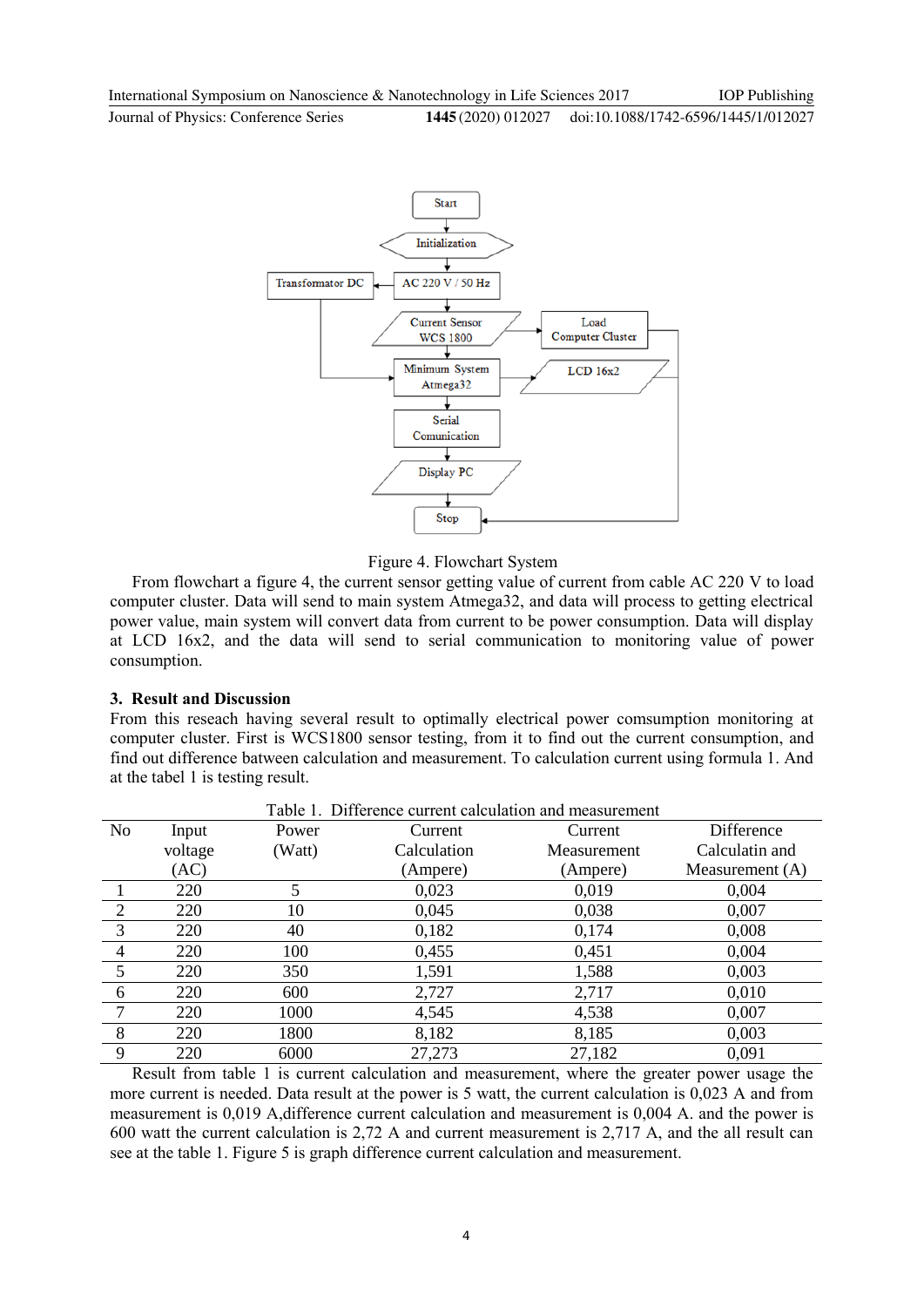

Figure 5. Graph current calculation and measurement

WCS1800 sensor measurement and calculation result, getting difference value between 0,003 to 0,091 A, this is caused by environmental factors such as, temperature and humidity which effect sensor read. The next test is computer starting, figure 6 is display monitoring power consumption at komputer starting.



Figure 6. Graph at computer cluster starting

From result at the figure 6 is graph computer cluster starting, where number 1,2,3 and 4 is current value. Current value at computer cluster starting is 38 A, it because all the system computer is running. At the table 2 is the result of current, and to getting result power consumption using formula 2.

| No | <b>Computer Cluster</b> | Current | Power  | Keterangan              |  |
|----|-------------------------|---------|--------|-------------------------|--|
|    | (condition)             | A       | (Watt) |                         |  |
|    | Off                     |         |        | Computer Off            |  |
|    | <b>Starting</b>         |         | 7480   | Computer first starting |  |
|    | <b>Booting</b>          | 38      | 8360   | Booting computer        |  |
|    | Ready                   |         | 5940   | Computer ready          |  |

Table 2. value of current and power consumtion at computer starting

Result current and power consumption at the table 2 is computer cluster condition starting, booting and ready. Where at starting condition current value is 34 A and power consumption 7480 watt, at computer booting, current value is 38 A and power consumption is 8360 watt. And current value 27 A and power consumption 5940 watt when computer is ready. The next test is computer cluster running or execution program, result can see at the figure 7 and table 3.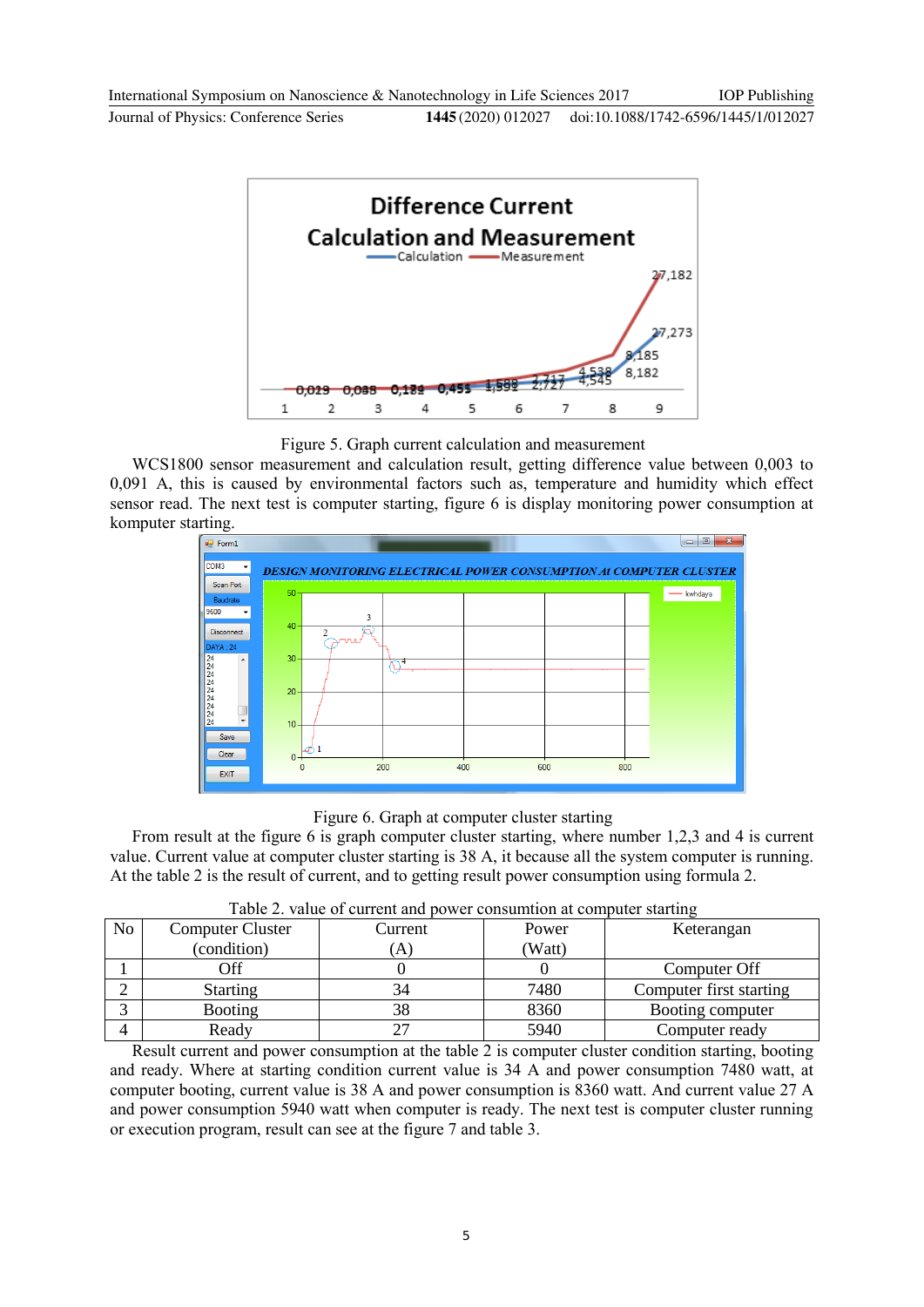

Figure 7. Graph execution program at computer cluster

From test getting several result, when computer cluster is ready position the current is 27A, and when computer cluster running program for executing program, current result is 37 to 40 A, wit power consumption is 8140 to 8800 watt. And table 3 is value of power consumption when computer cluster execution program.

|                |                         |                           |        | $\overline{\phantom{0}}$   |
|----------------|-------------------------|---------------------------|--------|----------------------------|
| N <sub>o</sub> | <b>Computer Cluster</b> | <b>Current Consumtion</b> | Power  | Keterangan                 |
|                | (condition)             | (A)                       | (Watt) |                            |
|                | Ready                   |                           | 5940   | Computer ready             |
| ↑              | <b>Running Program</b>  |                           | 8140   | Computer execution program |
| $\mathbf{r}$   | <b>Running Program</b>  | 34                        | 7480   | Computer execution program |
| 4              | <b>Running Program</b>  | 40                        | 8800   | Computer execution program |
|                | <b>Finish Running</b>   |                           | 5500   | Finish execution program   |

Table 3. Value of curren and power consumption at computer cluster execution program

From result at the table 3, value of current and power consumption at computer cluster execution program, where can see the greater the current, the greater the power consumption. From this system testing, the cluster computer power consumption is obtained when running and executing the program.

#### **4. Conclusion**

This research having several result to find out value of power consumption on computer custer, where using WCS1800 to current detector. From result getting current value at computer cluster ready is 27A and power consumption is 5940 watt, at computer starting current value is 38A and power consumption is 8360 watt, and at computer execution program current value is 40A with power consumption is 8800 watt. From this research, the system can monitor of power consumption at computer cluster.

### **5. Reference**

- [1] C.L.Wadhwa "Electrical Power System (six edition)" new age international publishers, ISBN: 9788122428391.
- [2] Alfianto, E., F. Rusydi, N. D. Aisyah, R. N. Fadilla, H. K. Dipojono, and M. A. Martoprawiro. "Implementation of density functional theory method on object-oriented programming  $(C++)$ to calculate energy band structure using the projector augmented wave (PAW)." In *Journal of Physics: Conference Series*, vol. 853, no. 1, p. 012043. IOP Publishing, 2017..
- [3] Pfister. Gregory, 1998, In Search of cluster, Upper Saddle River NJ, Prentice hall p.36 ISBN:0- 13-899709-8
- [4] A. Plaza, D. Valencia, J. Plaza, P. Martinez, "Commodity cluster-based parallel processing of hyperspectral imagery", in Journal of Parallel and Distributed Computing, 2006, vol 66, page